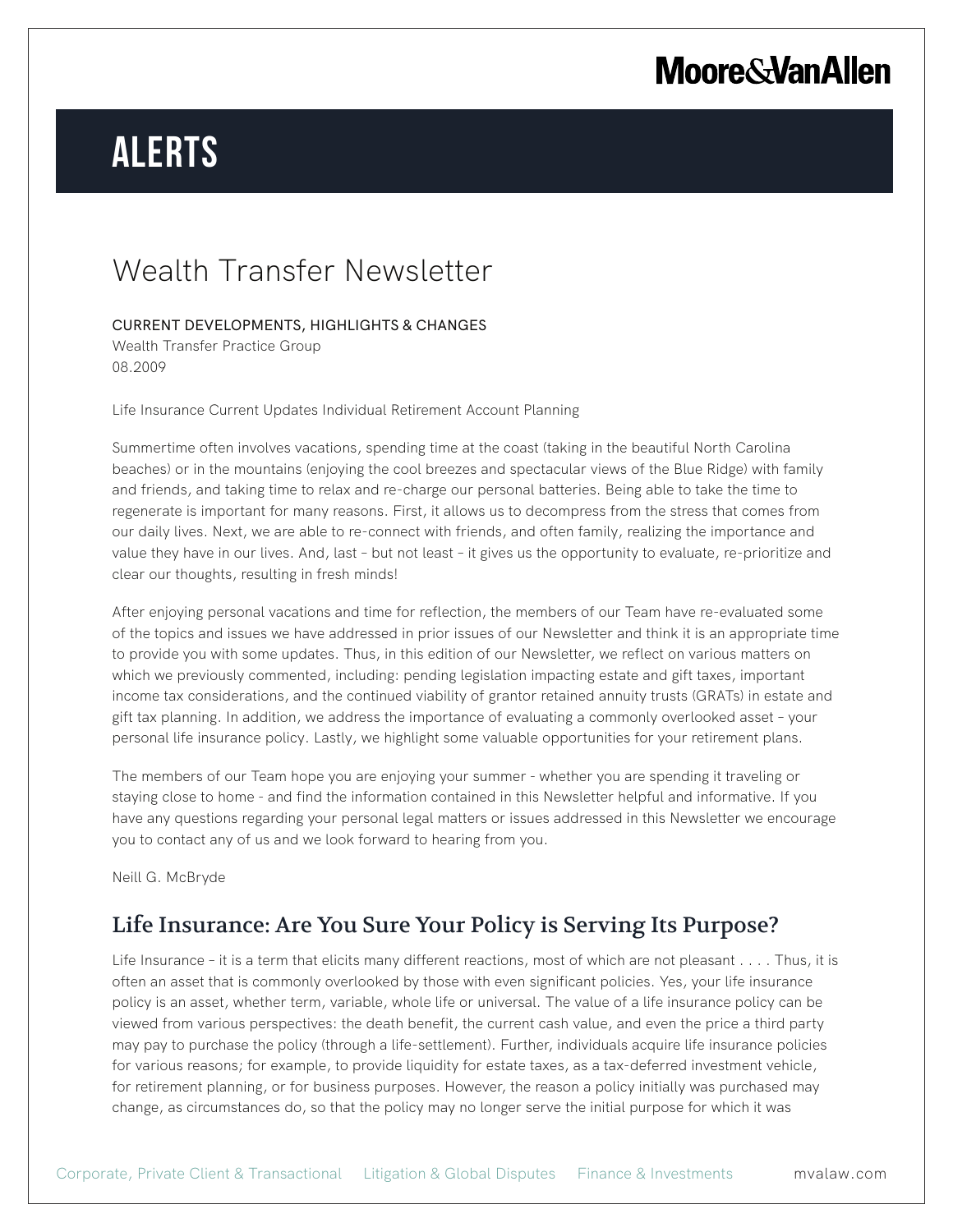# **Moore&VanAllen**

### WEALTH TRANSFER NEWSLETTER

acquired or may no longer be necessary. Thus, we recommend to our clients that they engage in an annual policy review – either formally with an insurance agent and other advisors, or informally by obtaining two current in force policy illustration and evaluating the policy performance cost.

### Insurance Needs

While a life insurance policy is an asset, it comes with a cost - in the form of premiums. Therefore, evaluating whether the benefit an insurance policy provides is justified by the cost should be the first step in any policy review. For individuals who acquire insurance policies to provide liquidity to pay estate taxes, they should consider the impact (1) the increase in the estate tax exemption amount (currently \$3.5 million per taxpayer), (2) any gifting undertaken or wealth transfer planning instituted, and/or (3) the consumption of their assets (or decline in asset values) has had on their estate's need for the death benefit the policy provides. Often, clients find that through the implementation of effective estate planning techniques that estate taxes are significantly reduced, if not eliminated (particularly in conjunction with the increased estate tax exemption). To the extent that premiums are currently being paid on a policy, it may not be effective to continue to maintain the policy at its current level. Thus, the policy owner may be able to restructure the policy to provide for a lesser death benefit from the accumulated value in the policy and avoid future premium payments. Alternatively, if the policy is wholly unnecessary, the owner may consider surrendering the policy for the accumulated cash value or investigating the potential of selling the policy through a life settlement broker.

In other situations, clients may realize that they are significantly under-insured. Policies acquired at young ages and before the accumulation of significant wealth may not provide the necessary death benefits for current projected estate tax costs. Additionally, policies purchased to fund buy-sell agreements in closely held business arrangements may not provide sufficient liquidity to fund the purchase obligation as the value of the business has increased. In these situations, understanding what options and alternatives are available to acquire additional insurance through the exercise of options with regard to the existing policy, the acquisition of new policies or self-insuring will be important.

## Policy Performance

Regardless of why a policy was acquired, its value is only as good as the insurance company issuing the policy and the performance of the policy itself for purpose of ensuring that the intended death benefit will be paid upon maturity of the policy. While most have never considered the viability of the insurance issuer, recent financial events have caused legitimate concerns in this regard and many have re-evaluated their policies. Additionally, with regard to universal, variable and whole-life policies, the performance of many of these policies has declined significantly. Many policies are structured such that they become "self-paying" based on the level of premiums paid in the initial years in conjunction with the projected performance of the policy. However, with the decline in interest rates, policies often are not meeting the projected returns and owners are required either to make premium payments for a longer period of time, or premiums are renewed in order to avoid a lapse in the policy (so don't throw out those notices from the insurance carrier!).

Yes, life insurance is complex, confusing and over-whelming, but ignoring the condition of your life insurance policies can be economically devastating. Thus, performing an annual review of your policies and life insurance needs, while mentally trying, can be fiscally beneficial.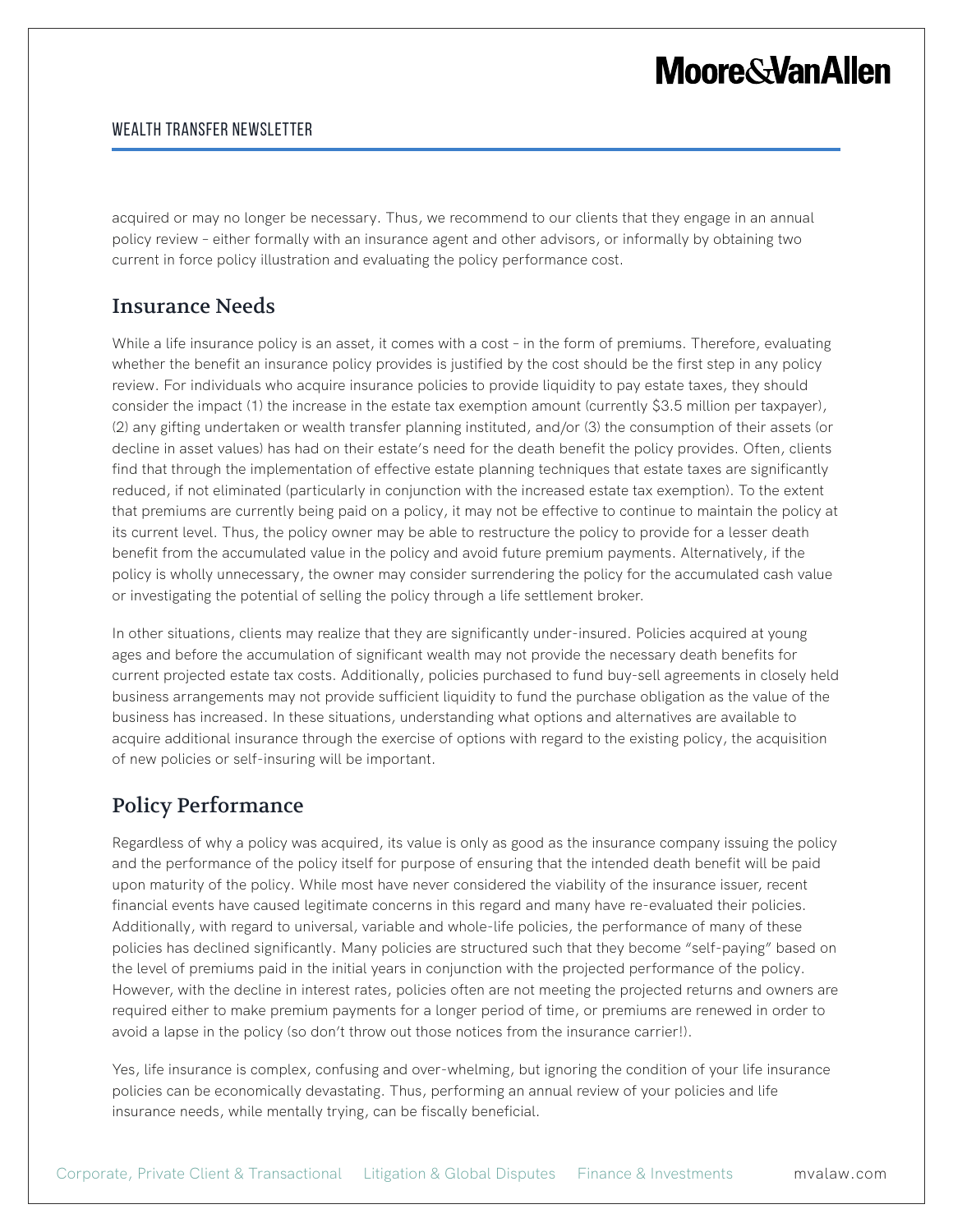# **Moore & Van Allen**

## Current Updates – Striving to Keep You Up to Date

### Grantor Retained Annuity Trusts

(Originally highlighted in Newsletter of November, 2008)

As highlighted in our November 2008 newsletter, use of a Grantor Retained Annuity Trust ("GRAT") is an efficient strategy that facilitates the transfer of wealth to the next generation. Specifically, under the terms of a GRAT, the grantor retains the right to receive an annuity for a fixed term of years, following which the remainder will pass to specified successor beneficiaries. The current economic climate has created unique opportunities for the use of GRATs as interest rates are low and asset values are depressed. Thus, currently there is a greater likelihood of success for GRATs as the rate of return on the GRAT's assets need only beat the interest rate required by the IRS to be used in the applicable calculations i.e., the Section 7520 Rate, which for the months of August and September 2009 is 3.4%.

As discussed in greater detail in our November 2008 Newsletter, use of a short-term GRAT (i.e., 2 – 4 years) provides the greatest flexibility, benefits and likelihood that the GRAT strategy will be successful. Thus, in addition to current market conditions and interest rate environment making the GRAT a particularly attractive planning technique, time may be of the essence to put in place a short-term GRAT as there has been considerable speculation that applicable law may require GRATs to have a minimum annuity term. Specifically, the "Green Book" published by the Department of the Treasury in May, 2009, which contains the general explanation of the administration's fiscal 2010 revenue proposals, proposed, among other things, a minimum ten year term for GRATs, which could affect the flexible use of this technique.

Therefore, not only is the current economic climate conducive to the implementation of a GRAT, but also the fiscal policies of the current administration should be kept in mind when reviewing the implementation of this planning option.

### Estate Tax Reform

(Originally presented in Newsletter of April, 2009)

There has been much discussion, and anticipation, regarding Estate Tax Reform that is highly likely to take place prior to the end of the year. We previously brought your attention to this issue in our April 2009 edition of the Newsletter, given the expiration of the current estate tax provisions under the Economic Growth and Tax Relief Reconciliation Act of 2001 (the "2001 Act") which expiration is referred to as the "Sunset" and is set for January 1, 2010, and summarized the key provisions of a few Bills for Estate Tax Reform which had then been introduced. Specifically, Senate Bill 722, which proposed to freeze the current 2009 estate tax exemption level at \$3.5 million per taxpayer and lock the maximum estate tax rate at 45%, subject to adjustment for inflation. Additionally, this Bill would allow the surviving spouse to use the unused estate tax exemption belonging to the first spouse to die, a notion referred to as "portability." Another similar Bill was introduced in the House of Representatives, HR 436, which would also freeze the estate tax exemption amount at \$3,500,000 and the estate tax rate at 45%, but would also limit valuation discounts applicable to ownership interests in such assets as a limited partnership or a limited liability company.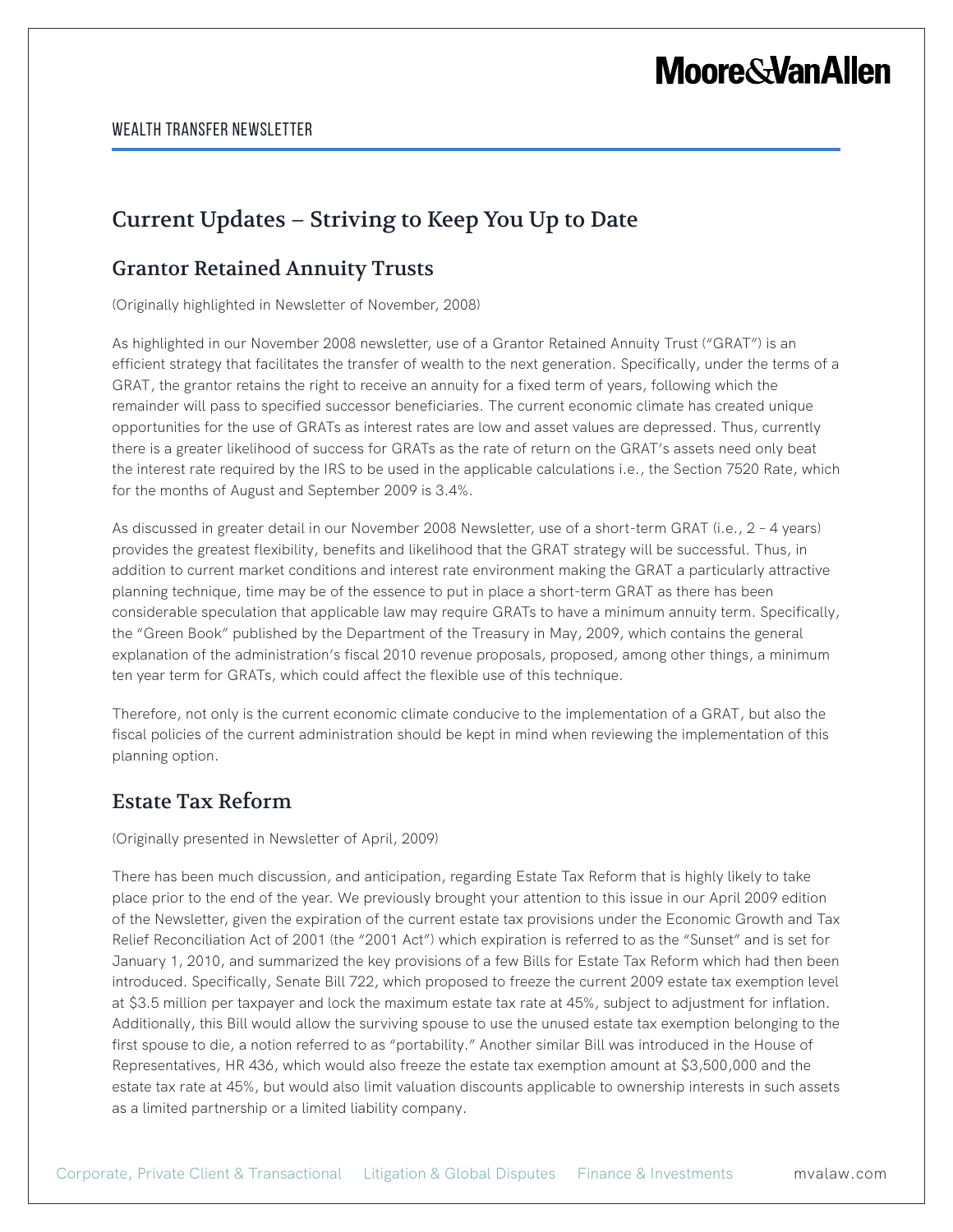# **Moore&VanAllen**

#### WEALTH TRANSFER NEWSLETTER

Since April, there have not been any significant developments or advancements with respect to those Bills and several other Bills have been introduced, none gaining any momentum. For example, HR 2023 would cap the estate tax exemption amount at \$2,000,000, impose a tax at the rate of 45% on estate's in excess of this amount with an additional excise tax for taxable estates in excess of \$5,000,000. In addition, HR 498 proposes to gradually increase the estate tax exemption amount by \$250,000 beginning in 2010 and culminating in 2015 with an exemption amount of \$5,000,000. Both HR 2023 and HR 498 contains provisions allowing for spousal portability of unused exemption amounts. Finally, three separate Bills have been introduced that would repeal the estate tax in its entirety. Commentators do not anticipate that these later bills have the political backing to gain traction in Congress at this time.

Given the lack of progress with regard to the various proposed Bills, likely as a result of Congressional attention to other matters, particularly health care reform, some commentators now believe that Congress may simply "patch" the Sunset, by extending the current exemption amount and estate tax rates and take up permanent reform next year. Whatever the case, we will continue to monitor these Bills and periodically update you of any significant legislative developments.

### Income Tax Considerations and the American Recovery and Reinvestment Act of 2009

(Originally outlined in Newsletter of April, 2009)

In our April newsletter, we highlighted many of the key provisions in the "American Recovery and Reinvestment Act of 2009," and while Congress has not passed any further tax legislations in May the Obama Administration has announced its revenue proposals in the "Green Book." Of particular note, the Green Book sets forth the following proposals of the current administration:

- **Tax Rates**. To extend the 10, 15, 25, and 28 percent rates for another 10 years, but reinstate the pre-EGTRRA (2001 Tax Act) top rates of 36 and 39.6 percent for individuals with incomes over \$200,000 and married couples filing jointly with incomes over \$250,000.
- Capital Gains. To impose a 20 percent rate on capital gains and qualified dividends for individuals who then fall within the new 36 or 39.6 percent brackets. The zero and 15 percent rates would be made permanent for the lower brackets.
- Itemized Deductions. To reinstate the limitation on itemized deductions for individuals who then fall within the new 36 or 39.6 percent brackets, reducing itemized deductions by 3 percent of the amount of adjusted gross income that exceeds a statutory floor, but not by more than 80 percent of the otherwise allowable deductions. Additionally, the administration proposes to limit the value of all itemized deductions by limiting the tax value of those deductions to 28 percent whenever they would otherwise reduce taxable income in the new 36 or 39.6 percent brackets.
- Personal Exemption Phase-Out. To reinstate the personal exemption phase-out for individuals who then fall within the new 36 or 39.6 percent brackets.